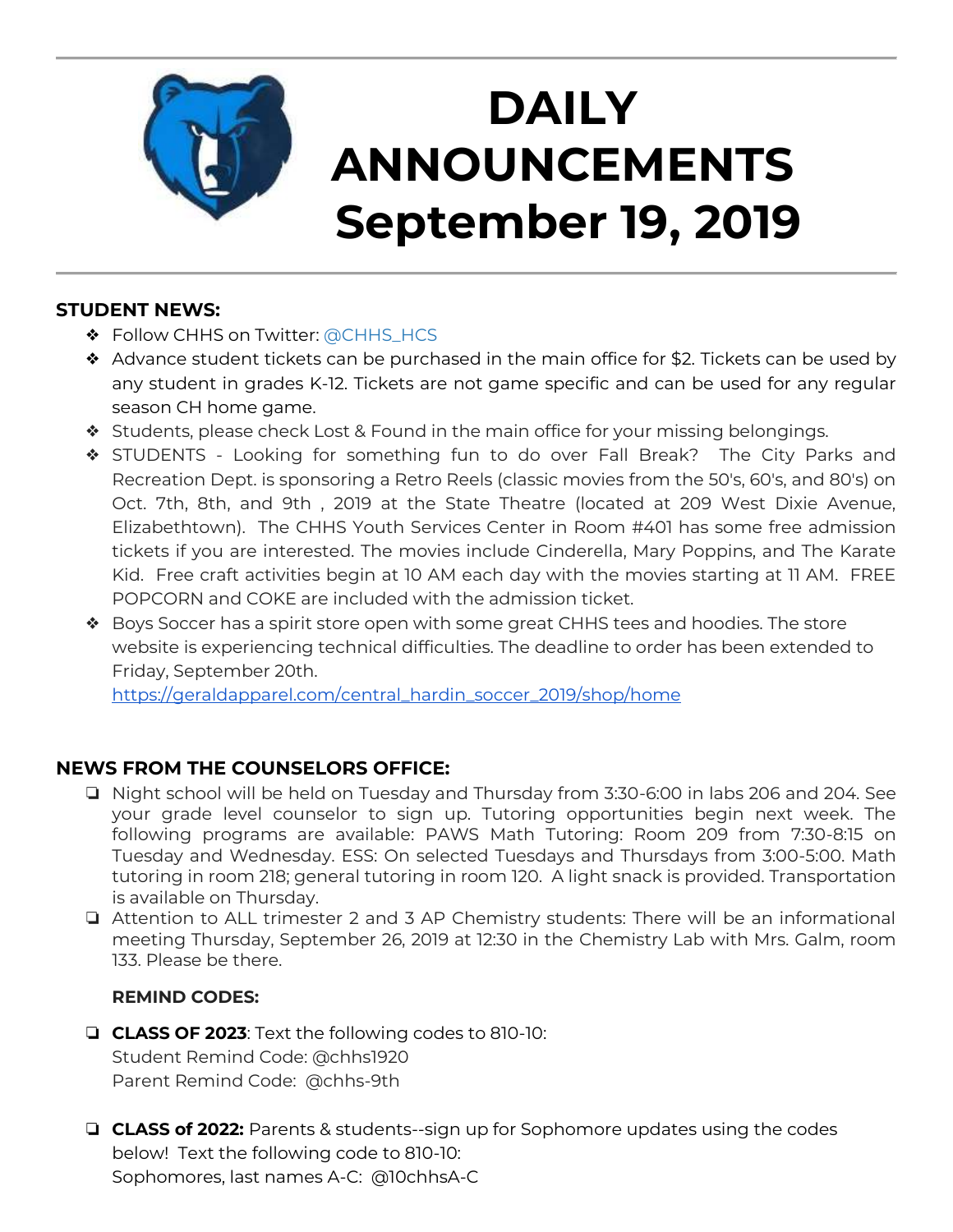

Sophomores, last names D-H: @10chhsD-H Sophomores, last names I-M: @10chhsI-M Sophomores, last names N-R: @10chhsN-R Sophomores, last names S-Z: @10chhsS-Z

❏ **CLASS OF 2021:** Junior Remind Enrollment Information--

Last name A - C - Text the message @atocjunior to the number 81010 Last name D - H - Text the message @dtohjunior to the number 81010 Last Name I - M - Text the message @itomjunior to the number 81010 Last Name N - R - Text the message @ntorjunior to the number 81010 Last Name S - Z - Text the message @stozjunior to the number 81010

❏ **CLASS OF 2020:** Students can only join ONE student account for these. Parents can join only ONE parent account. **Student Accounts:** Senior Class Information--Text @chhssrinfo to 81010; Senior College Information--Text @srcollege to 81010 (includes Senior Class Information); Early College Seniors-- Text @cdk632 to 81010 (Includes Sr Class and Sr College) **Parent Accounts:** Senior Class Parent Information--Text @3g94ke to 81010; Senior Parent College Information--Text @kfgd72 to 81010 (includes Senior Class Information); Early College Seniors--Text @cdk632 to 81010 (Includes Sr Class and Sr College)

#### **UPCOMING EVENTS:**

- September 20: RaiseRed Dance Marathon
- September 23-September 27: SPIRIT WEEK
	- Monday: Time to Shine-- Neon
	- Tuesday: Time to Serve-- Camo/USA
	- Wednesday: Time to Play--Jersey/Sports Team
	- Thursday: Time to Party--Frat
	- Friday: Time to Rep-- Class Colors (9th=Yellow, 10th=White, 11th=Navy, 12th=Columbia)
- September 27: Football Homecoming Game/Dance-- Theme is Decades!
- October 3: Underclass picture retakes
- October 7-11: No School/Fall Break
- October 14: No school for students. PLD for faculty & staff

#### **CLUB NEWS:**

→ The Bruin Art Club members will meet TODAY during Power Hour to go over